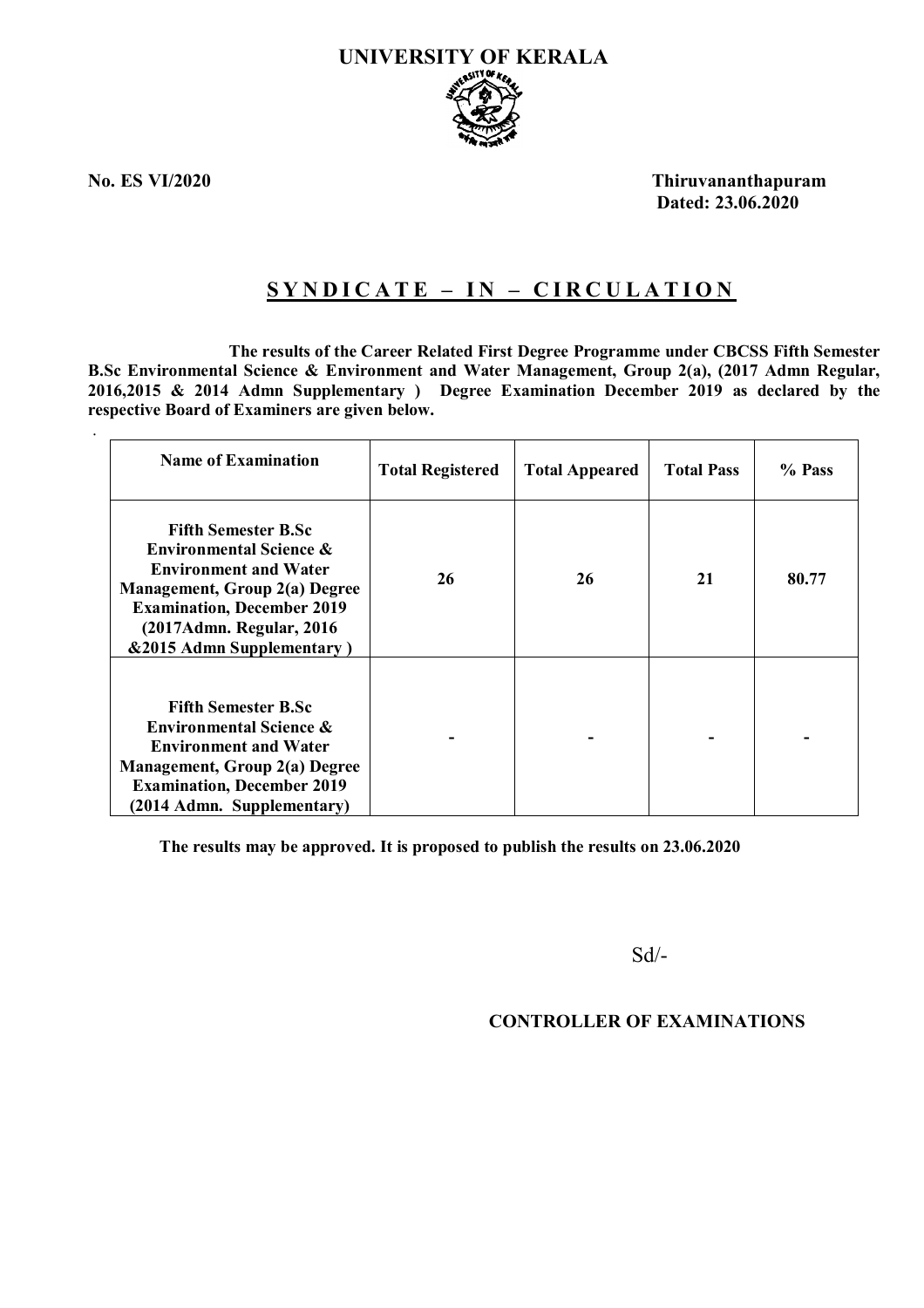**Not to be published before 23.06.2020**

**No. ES VI/2020**



- **1. The following is the provisional list of Register Numbers of the successful candidates of the Career Related First Degree Programme Under CBCSS Fifth Semester, B.Sc Environmental Science and Environment and Water Management (2017 Admn Regular, 2016, 2015 & 2014 Admn Supplementary) Degree Examination, December 2019.**
- **2. For the successful completion of a Semester, a student has to score a minimum SCPA of 4.00(E grade). A minimum of 40% marks (E Grade) is required for passing a course with a separate minimum of 40% (E Grade) for Continuous Evaluation and End Semester Evaluation.**
- **3. From 2015 Admission onwards, a student has to score a minimum 35% marks each for ESE & CE for a course pass. However, 40% in aggregate (CE+ESE) is required for a semester pass.**
- **4. The last date for applying revaluation and scrutiny is 06.07.2020 . Candidates should make use of draft mark list available in the University website for applying for revaluation. Application for revaluation and scrutiny should be submitted through ONLINE only**

Sd/-

**CONTROLLER OF EXAMINATIONS**

**University Buildings, Thiruvananthapuram Dated: 24.06.2020**